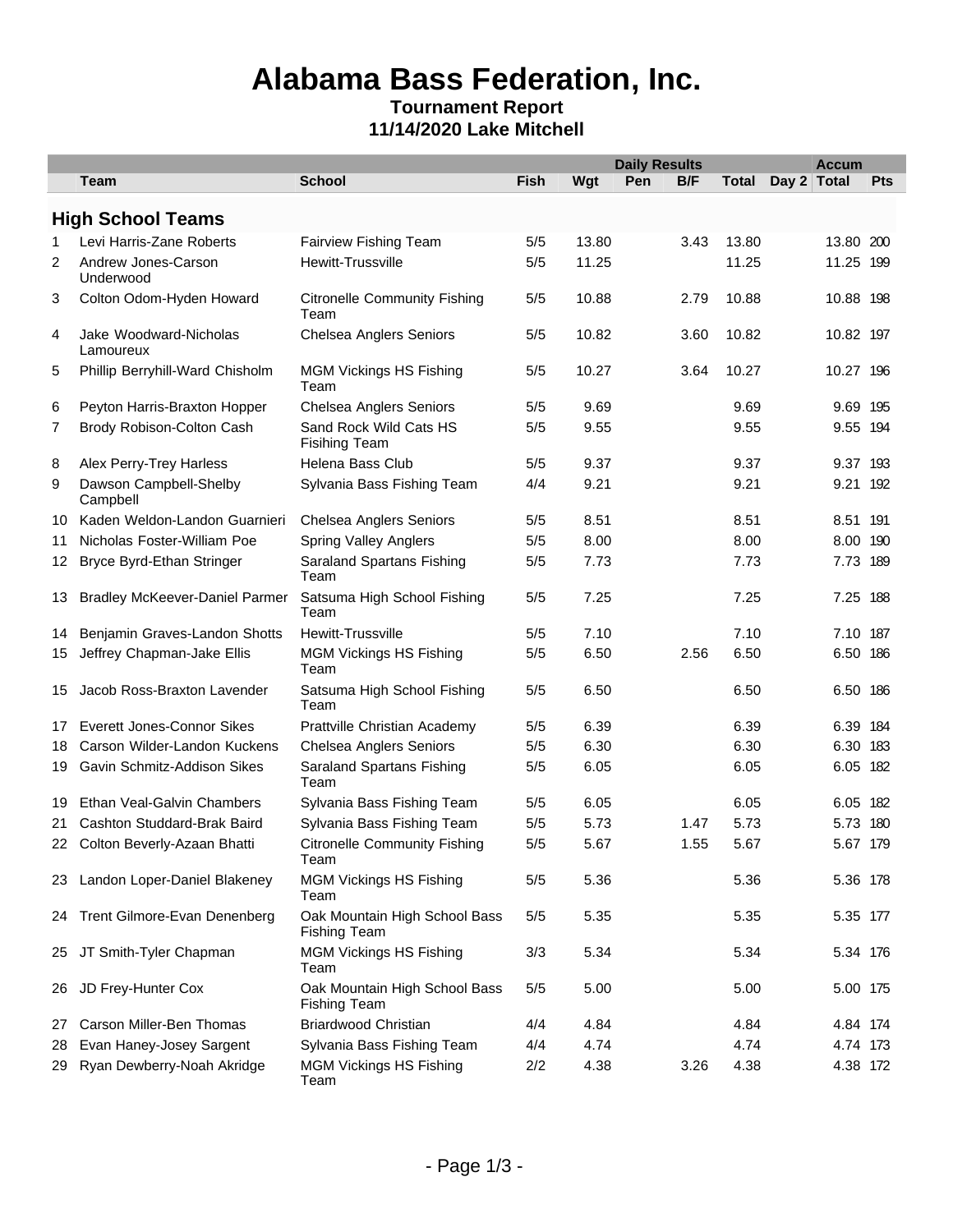# **Alabama Bass Federation, Inc.**

#### **Tournament Report 11/14/2020 Lake Mitchell**

|    |                                       |                                                      |             |      | <b>Daily Results</b> |      |       | <b>Accum</b> |          |            |
|----|---------------------------------------|------------------------------------------------------|-------------|------|----------------------|------|-------|--------------|----------|------------|
|    | Team                                  | <b>School</b>                                        | <b>Fish</b> | Wgt  | Pen                  | B/F  | Total | Day 2 Total  |          | <b>Pts</b> |
| 30 | Galvin Sigler-                        | <b>Citronelle Community Fishing</b><br>Team          | 5/5         | 4.32 |                      |      | 4.32  |              | 4.32 171 |            |
| 31 | Aiden Smith-Cody Hirshberg            | <b>Spring Valley Anglers</b>                         | 3/3         | 4.16 |                      |      | 4.16  |              | 4.16 170 |            |
| 32 | Austin Denmark-Chase Bryan            | <b>Citronelle Community Fishing</b><br>Team          | 3/3         | 3.86 |                      |      | 3.86  |              | 3.86 169 |            |
| 33 | <b>Christian Parnell-Gunar Norris</b> | <b>Citronelle Community Fishing</b><br>Team          | 4/4         | 3.74 |                      |      | 3.74  |              | 3.74 168 |            |
| 34 | Jacob Fulgham-Zac Hopson              | <b>Chelsea Anglers Seniors</b>                       | 3/3         | 3.68 |                      |      | 3.68  |              | 3.68 167 |            |
| 35 | Caryngten Baggett-Halstyn<br>Baggett  | Saraland Spartans Fishing<br>Team                    | 2/2         | 2.64 |                      |      | 2.64  |              | 2.64 166 |            |
| 36 | Nate Tillman-Cole Tillman             | <b>Citronelle Community Fishing</b><br>Team          | 3/3         | 2.50 |                      |      | 2.50  |              | 2.50 165 |            |
| 37 | <b>Fischer Barber-</b>                | Hertiage Christian Academy                           | 2/2         | 2.44 |                      |      | 2.44  |              | 2.44 164 |            |
| 38 | Cole Kirkpatrick-Reece<br>Kirkpatrick | <b>Winfield Student Anglers</b>                      | 2/2         | 2.13 |                      |      | 2.13  |              | 2.13 163 |            |
| 39 | Evan Hilliard-Casen Holmes            | Saraland Spartans Fishing<br>Team                    | 2/2         | 2.08 |                      |      | 2.08  |              | 2.08 162 |            |
| 40 | Logan Willis-Cody Cooper              | <b>Chelsea Anglers Seniors</b>                       | 2/2         | 1.69 |                      |      | 1.69  |              | 1.69 161 |            |
| 41 | Tyler Malone-Sawyer Simison           | <b>Citronelle Community Fishing</b><br>Team          | 2/2         | 1.61 |                      |      | 1.61  |              | 1.61 160 |            |
| 42 | Jay Naylor-Coleton Jenkins            | Hewitt-Trussville                                    | 1/1         | 1.05 |                      | 1.05 | 1.05  |              | 1.05 159 |            |
| 43 | Garrett Sullivan-Colin Mason          | <b>Citronelle Community Fishing</b><br>Team          | 1/1         | .93  |                      | .93  | .93   |              |          | .93 158    |
| 44 | Philip Parker-Brody Tuinder           | <b>MGM Vickings HS Fishing</b><br>Team               | 1/1         | .84  |                      | .84  | .84   |              |          | .84 157    |
| 45 | Hannon Richardson-Reese Smith         | <b>Chelsea Anglers Seniors</b>                       | 0/0         | .00  |                      |      | .00   |              | .00      | 50         |
| 45 | <b>Bret Warren-Matthew Baria</b>      | <b>MGM Vickings HS Fishing</b><br>Team               | 0/0         | .00  |                      |      | .00   |              | .00      | 50         |
| 45 | Dylan Mullenax-JD Wheeler             | <b>MGM Vickings HS Fishing</b><br>Team               | 0/0         | .00  |                      |      | .00   |              | .00      | -50        |
| 45 | Dalton McKenzie-Aaron<br>Thornburg    | <b>MGM Vickings HS Fishing</b><br>Team               | 0/0         | .00  |                      |      | .00   |              | .00      | 50         |
| 45 | Dale Thrower-Nathan Strickland        | Satsuma High School Fishing<br>Team                  | 0/0         | .00  |                      |      | .00   |              | .00      | 50         |
|    | 45 Easton Veron-Colin Edwards         | Autauga Acadmey Generals                             | 0/0         | .00  |                      |      | .00   |              | .00      | 50         |
|    | 45 Sam Dameron-Ben Ivey               | Oak Mountain High School Bass<br><b>Fishing Team</b> | 0/0         | .00  |                      |      | .00   |              | $.00\,$  | 50         |
| 45 | Eli Mays-Landon Pickett               | Sylvania Bass Fishing Team                           | 0/0         | .00. |                      |      | .00   |              |          | .00 50     |
| 45 | <b>Grant Laney-Trey Trotter</b>       | Fairview Fishing Team                                | 0/0         | .00  |                      |      | .00   |              | .00.     | 50         |
| 45 | Jake Bozeman-Bradley Faucett          | Winfield Student Anglers                             | 0/0         | .00  |                      |      | .00   |              | .00      | 50         |
| 45 | Jack Alexander-Colledge Elliot        | Mountain Brook                                       | 0/0         | .00  |                      |      | .00   |              | .00.     | 50         |
| 45 | Hayden Marbut-Reese Petitti           | Vestavia Hills High School                           | 0/0         | .00  |                      |      | .00   |              |          | $.00\ 50$  |